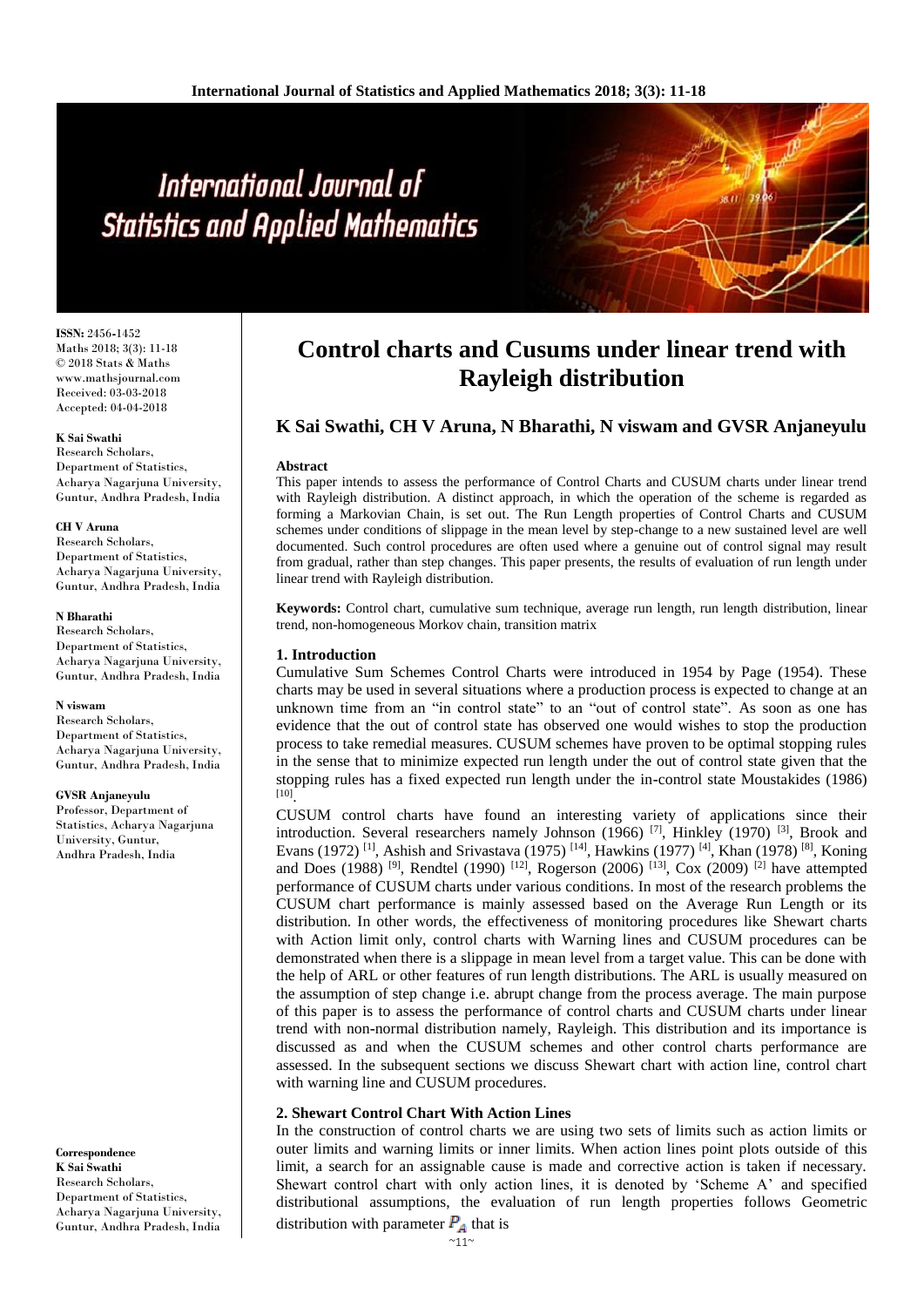$$
ARL = \frac{1}{P_A}
$$

Where  $P_A$  is the Probability of action limit for a specified process mean.

### **3. Shewart Control Chart With Warning Lines**

In a Shewart control chart with action and warning lines we take decisions with monitoring procedures depend on preceding observations as well as the most recent value. It is denoted by 'Scheme W'. If one or more points fall between the warning line and the central line or very close to the warning line, we should be suspicious that the process may not be operating properly. One possible action to take when this occurs is to increase the sampling frequency. The use of warning limit can increase the sensitivity of the control chart. The complete run length distribution is obtained by using successive powers of the transition matrix. In particular, the ARL is found to be

$$
\frac{1+P_w-P_A}{P_A+P_w(P_w-P_A)}\tag{3.1}
$$

Where  $P_W$  is the Probability of a violation of warning line which includes more extreme action line violation  $P_A$ . The action line scheme is having only two states one Transient and another one is absorbing.

# **4. Transition Matrices for Control Chart and Cusums with Rayleigh Distribution**

# **4.1 The Importance of Rayleigh Distribution**

Parametric distributions are often used to model life time and time**-**to**-**failure responses. In Probability theory and Statistics, the Rayleigh distribution is a continuous probability distribution.

The Rayleigh probability density function is given by

$$
f(x;\sigma)=\frac{x}{\sigma^2}e^{-x^2/2\sigma^2}, x\geq 0,
$$

For parameter  $\sigma > 0$ ,

Probability density function



And cumulative distribution function

$$
F(x) = 1 - e^{-x^2/2\sigma^2}
$$
 For  $x \in [0, \infty]$ .

Cumulative distribution function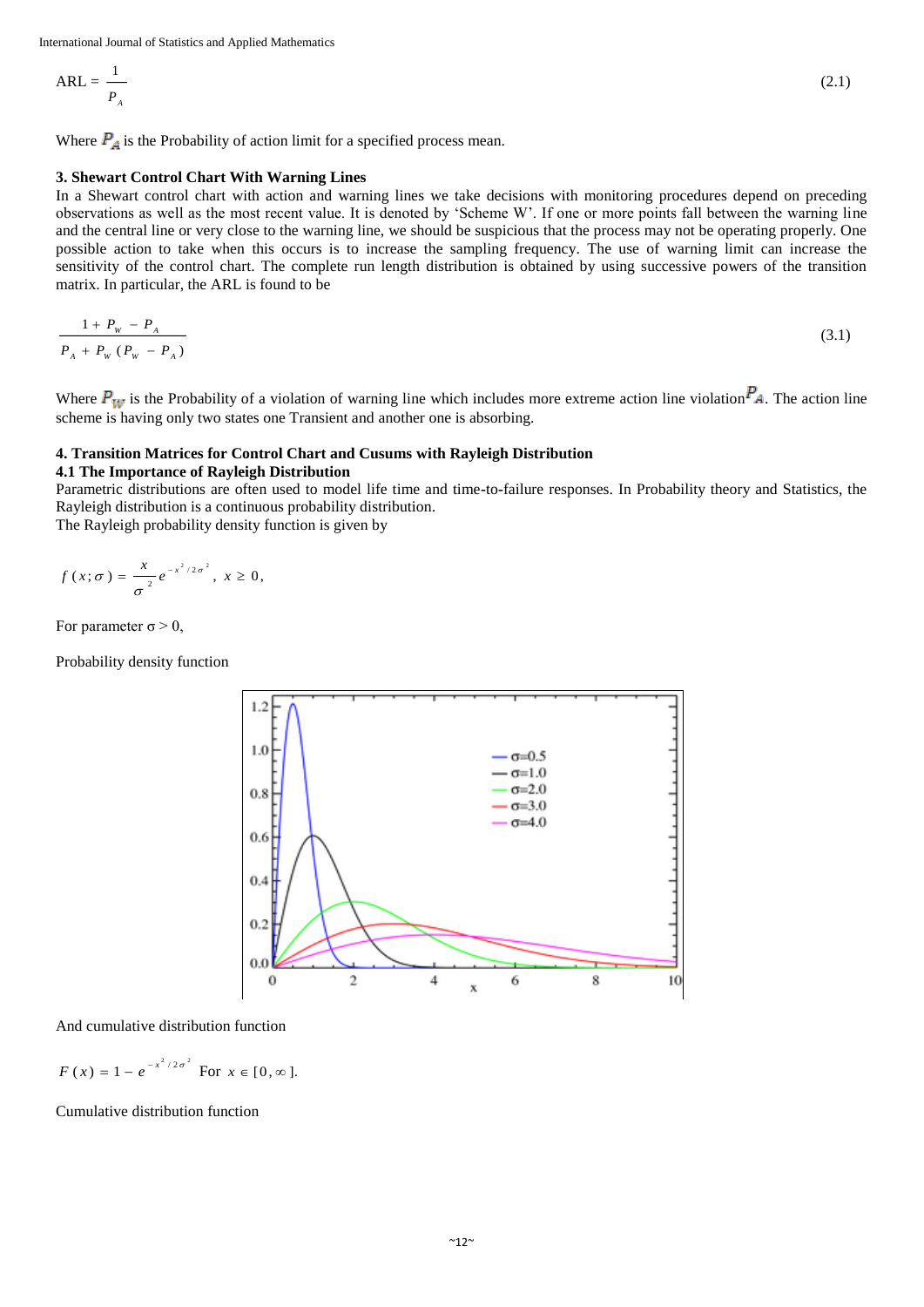

The Mean of Rayleigh distribution is  $\sigma \sqrt{\frac{2}{2}}$  $\sigma$ ,  $\frac{\pi}{2}$ 

The Mode of Rayleigh distribution is  $\sigma$ 

The Variance of Rayleigh distribution is  $\frac{1}{2}$   $\sigma^2$ 2  $\frac{4-\pi}{\sigma}$ 

### **Properties**

The raw moments are given by:  $\mu_k = \sigma^k 2^{k/2} \Gamma(1 + k/2)$  $\mu_k = \sigma^k 2^{k/2} \Gamma(1 + k/2)$  Where  $\Gamma(2)$  is the Gamma function. The mean and variance of a Rayleigh random variable may be expressed as:

$$
\mu(X) = \sigma \sqrt{\frac{\pi}{2}} \approx 1.253 \sigma, \text{ And var}(X) = \frac{4-\pi}{2} \sigma^2 \approx 0.429 \sigma^2.
$$

The mode is  $\sigma$  and the maximum pdf is

$$
f
$$
 max =  $f(\sigma; \sigma) = \frac{1}{\sigma} \exp{-\frac{1}{2}} \approx \frac{0.606}{\sigma}$ 

# **Related distributions**

If  $R = \sqrt{X^2 + Y^2}$ , where  $X \sim N(0, \sigma^2)$  and  $Y \sim N(0, \sigma^2)$  are independent normal random variables.

If *R* is a Rayleigh then  $R^2$  has a chi-square distribution with two degrees of freedom:  $R^2 \sim x_1^2$ 2  $R^2 \sim x$ 

If *X* has an exponential distribution  $X \sim$  Exponentia  $\left| (1/\lambda) \right|$ , then  $Y = \sqrt{2 X \sigma^2 \lambda} \sim$  Rayleigh ( $\sigma$ ).

If 
$$
R \sim \text{Rayleigh}
$$
  $(\sigma)$ , then  $\sum_{i=1}^{N} R_i^2$  has a Gamma Distribution with Parameters *N* and  $2\sigma^2$ :  $\left[ Y = \sum_{i=1}^{N} R_i^2 \right] \sim \Gamma(N, 2\sigma^2)$ 

Parametric distributions are often used to model life time and time**-**to**-**failure responses. In statistical terminology, the Rayleigh distribution is a continuous distribution. For example, the Rayleigh distribution arises when the wind speed is studied with the acceleration of speed towards the orthogonal of two dimensional components. For all these cases we assume that each component is uncorrelated and normally distributed for equal variances. However, the entire phenomena i.e. speed is characterized by a Rayleigh distribution.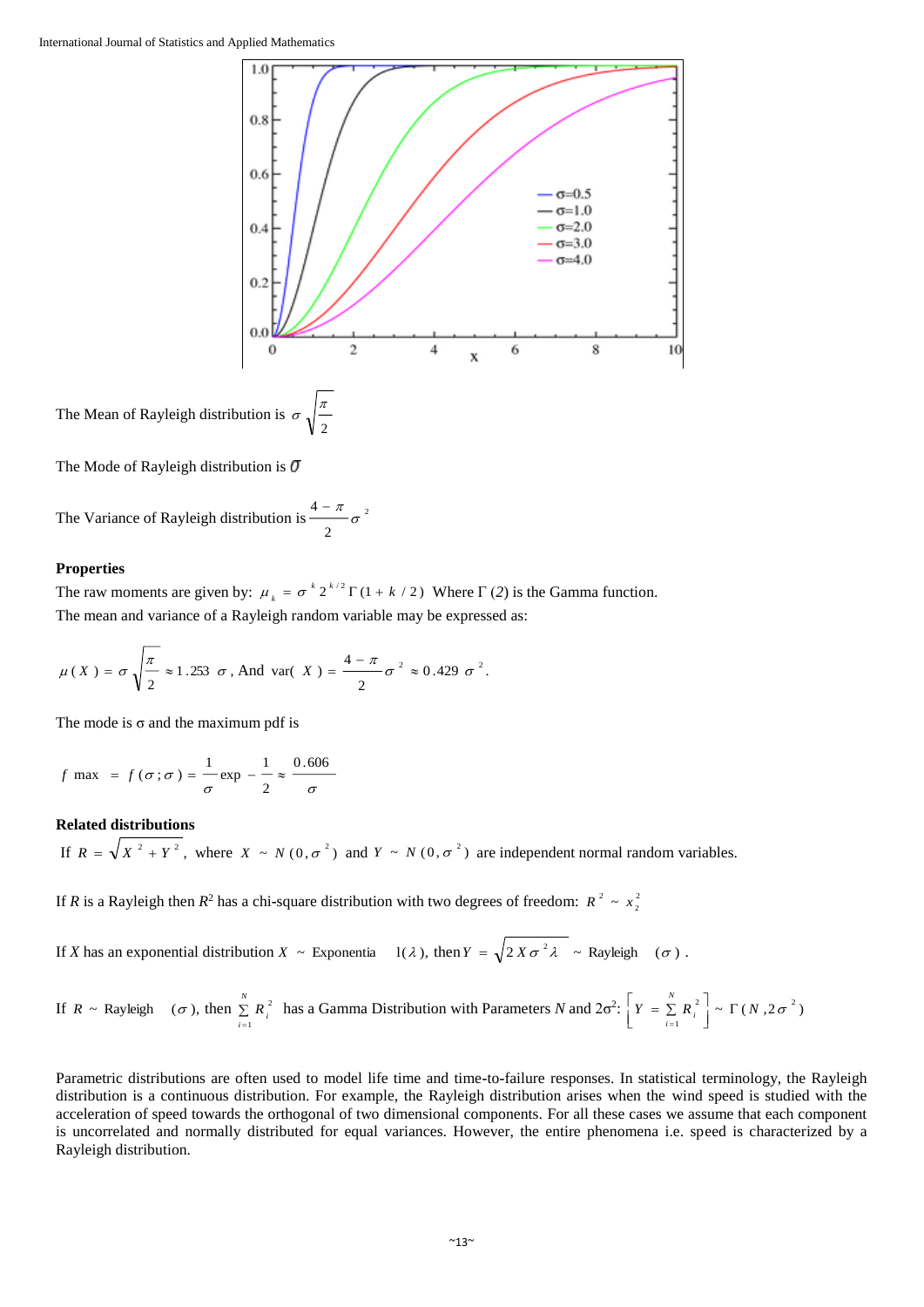### **4.2 Transition Matrix for Control Chart**

The Transition matrices representation for control charts are give below. In case of row labels refer to states at sample (i**-**1) and column heading to states at sample i. The upper left column partition is the reduced transition matrix after deleting row and column for the absorbing states.

| A. Transition matrix for "Action only" (Shewart) chart |       |        |  |  |  |  |  |  |
|--------------------------------------------------------|-------|--------|--|--|--|--|--|--|
|                                                        | clear | signal |  |  |  |  |  |  |
| clear                                                  | 1-Pa  |        |  |  |  |  |  |  |
| signal                                                 |       |        |  |  |  |  |  |  |

**Table 4.1**

| W. Transition matrix for "Action and Warning" control chart |                  |                   |        |  |  |  |  |  |  |
|-------------------------------------------------------------|------------------|-------------------|--------|--|--|--|--|--|--|
|                                                             | clear            | Warning           | signal |  |  |  |  |  |  |
| clear                                                       | 1-P <sub>A</sub> | $P_{W}$ - $P_{A}$ |        |  |  |  |  |  |  |
| Warning                                                     | 1- $P_{W}$       |                   |        |  |  |  |  |  |  |
| Signal                                                      |                  |                   |        |  |  |  |  |  |  |

### **Table 4.2**

### **4.3 Transition Matrix for Cusum Chart with Rayleigh Distribtuion**

Brooks and Evans (1972) <sup>[1]</sup> show that CUSUM procedures may be viewed as Markov chains. However for, continuous distributions, it is necessary to consider the discretization for the markov chain representation and the various states then corresponds to values of the CUSUM at any step. For an instance consider a scheme with decision interval H and reference value K are designed to detect upward shift from a target value. A set of  $(m + 1)$  states can be interpreted as the CUSUM values of

$$
\leq 0,0 \text{ to } \frac{H}{m}, \frac{H}{m} \text{ to } \frac{2H}{m}, \text{ etc } \dots \dots \dots \text{ (m - 1)} \frac{H}{m} \text{ to } < H, \dots \dots > \geq H
$$
 (4.3.1)

The last of these states that is violation of the decision interval can be thought of as an absorbing barrier.

In the usual Markov chain notation with Transition matrix P and reduced matrix are one which is obtained from the deletion of the row and column representing the absorbing barrier. The well**-**known result for obtaining ARL from an initial zero CUSUM is the sum of the elements in the first row of  $(I - R)^{-1}$ . While considering the states the degree of discretization has some effect on the accuracy of ARL determination. In the present study 20 states transition matrices were used. Thus for H=5 and K=0.5 with μ at the target value. The transition matrix in general and for the particular study is shown in tables 4.3 and 5.1 respectively.

|                                |               | C. Transition matrix for CUSUM scheme H, K $(m + 1$ states) |             |             |  |               |             |  |  |  |  |
|--------------------------------|---------------|-------------------------------------------------------------|-------------|-------------|--|---------------|-------------|--|--|--|--|
|                                |               | $\mathbf{0}$                                                | н<br>m      | 2Н<br>m     |  | $(m-1)H$<br>m | $\geq$ H    |  |  |  |  |
|                                | $\leq 0$      | $P_{0,0}$                                                   | $P_{0,1}$   | $P_{0,2}$   |  | $P_{0,m-1}$   | $P_{0,m}$   |  |  |  |  |
| <b>CUSUM</b> at                | Η<br>m        | $P_{1,0}$                                                   | $P_{1,1}$   | $P_{1,2}$   |  | $P_{1,m-1}$   | $P_{1,m}$   |  |  |  |  |
| $(i - 1)$ <sup>th</sup> sample | 2H<br>m       | $P_{2,0}$                                                   | $P_{2,1}$   | $P_{2,2}$   |  | $P_{2,m-1}$   | $P_{2,m}$   |  |  |  |  |
|                                | ۰             | ۰                                                           |             |             |  |               |             |  |  |  |  |
|                                |               |                                                             |             |             |  |               |             |  |  |  |  |
|                                |               |                                                             |             |             |  |               |             |  |  |  |  |
|                                |               |                                                             |             |             |  |               |             |  |  |  |  |
|                                | $(m-1)H$<br>m | $P_{m-1,0}$                                                 | $P_{m-1,1}$ | $P_{m-1,2}$ |  | $P_{m-1,m-1}$ | $P_{m-1,m}$ |  |  |  |  |
|                                | $\geq$ H      | $\Omega$                                                    | $\Omega$    | $\theta$    |  | $\theta$      | 1           |  |  |  |  |

**Table 4.3**

The entries in the above matrix need some explanation. In the first row, all entries corresponding moves from an initial zero CUSUM, and in the first entry, it indicates that a sample i, the CUSUM remains at or below zero. This means the sample value should not exceed the reference value k. Thus

$$
\mathbf{P}_{0}, \, \mathbf{Q} = \mathbf{P}(\mathbf{X} \leq \mathbf{K})
$$

For a move from state zero to H/m, the i<sup>th</sup> sample must have a value between K and  $(K + H/m)$ . So that the subtraction of reference value gives a CUSUM contribution of H/m. After the discretization,

$$
P_{0,1} = P(X = K + 2H/m)
$$

 $(4.3.3)$ 

(4.3.2)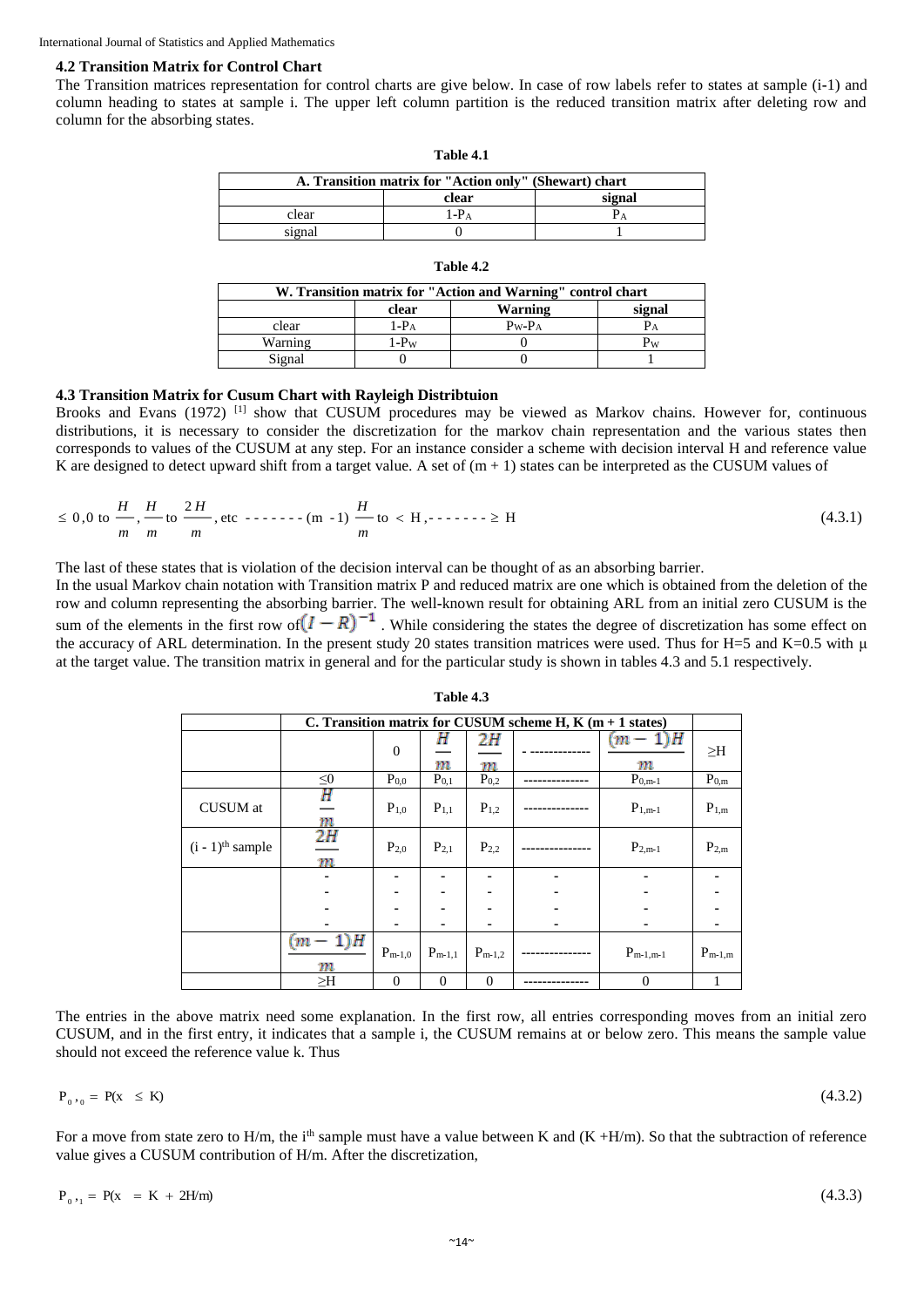International Journal of Statistics and Applied Mathematics

# **5. Run Length Calculation under Linear Trend with Rayleigh Distribution**

The method explained for ARL calculations is applicable only under the assumption that the phenomenon or process average undergoes stable distribution. However, in case of liner trend both the distribution functions and transition matrix changes over the time. These changes can be quantifiable for any specific rate of slippage. Here we get a non**-**homogenous Markov chain and an alternative method of obtaining ARL is essential. This can be easily derived from the procedures for generalising run length distribution under stable conditions.

The entry  $P_{0,m}$  in the transition matrix stands for the probability of occurrence of a signal at the first sample instant. That means *i*  $P_{0,m}^{i}$  stands for element in column 0, row m of  $P^i$ . This gives probability of signal at the i<sup>th</sup> sample. Successive difference

between say  $P_{0,m}^{i} - P_{0,m}^{i-1}$  $P_{0,m}^{i} - P_{0,m}^{i-1}$ *m*  $P_{0,m}^{\prime} - P_{0,m}^{\prime-1}$  gives the probability of signal at the i<sup>th</sup> sample. For an increasing i, we get probability distribution of run length.

For an illustration, consider W chart with action line at  $3.09\sigma_{\rm e}$  from a target value and warning limit at  $1.96\sigma_{\rm e}$ . Let the process changes to a value  $1.00\sigma_{\rm e}$  from the target value, then for Rayleigh variable

 $P_A = 1 - \Phi(3.09 - 1) = 0.015299$ 

 $P_{\text{w}}$  = 1 –  $\Phi$  (1.96 – 1) = 0.0.146607

The transition matrix in this case is given by

|                                                 | $\begin{bmatrix} 0.853393 & 0.131308 & 0.015299 \end{bmatrix}$ |          |  |
|-------------------------------------------------|----------------------------------------------------------------|----------|--|
| $P = \begin{matrix} 1 \\ 0.853393 \end{matrix}$ | $^{\circ}$                                                     | 0.146607 |  |
|                                                 |                                                                |          |  |

The ARL is  $(P_{\rm uv} - P_{\rm v})$ 1 *A W W A W A P P P P P*  $= P$  $+ P_{\rm m} (P_{\rm m} +\frac{P_w - P_A}{4}$  = 32.7449

The probability of a signal at the first sample  $P_{0,3}$  is 0.015299. Squaring P, we get

| $\begin{bmatrix} 0.840337 & 0.112058 & 0.047605 \end{bmatrix}$    |       |           |
|-------------------------------------------------------------------|-------|-----------|
| $\begin{array}{cccccc} 0.72828 & 0.112058 & 0.159663 \end{array}$ |       |           |
| $\Omega$                                                          | $\lq$ | $1 \quad$ |

The element  $P_0^2$  $P_{0,3}^2$  is 0.0476054. Obviously the probability of a signal a sample 2 is 0.032304. Similarly  $P_{0,3}^2$  $P_{0,3}^2$  is 0.076889, gives 0.0061690is the probability run length for three samples.

In the case of non**-**homogenous transition matrix, it is necessary to multiply original P by new transition matrix obtained after allowing a step change in the mean level. We denote the rate of change by  $\Delta$  and we use <sup>1</sup>P, <sup>2</sup>P etc, for the first, second etc samples transition matrices are deduced. In general the Cumulative probability of signal at or before the i<sup>th</sup> sample is  $(0, m)$ <sup>th</sup> element of the product.

```
i.e.1P 2P 3P-------
iP
```
Individual terms of the run length probability distribution are obtained by successive differences of cumulative probabilities. Reconsider W scheme with  $A = 3.09$ ,  $W = 1.96$ , with 0 shift, we get

 $P_A = 0.000207$  $P_W = 0.019841$ 

We get

| 0.980159   | 0.017771          | 0.00207  |  |
|------------|-------------------|----------|--|
| P 0.980159 | $\mathbf{\Omega}$ | 0.019841 |  |
|            | $\mathbf{\Omega}$ |          |  |

At the second sample, the  $0.5\sigma_e$  shift i.e. $\Delta = 0.5$  gives  $P_A = 0.005628$  $P_W = 0.053934$ We get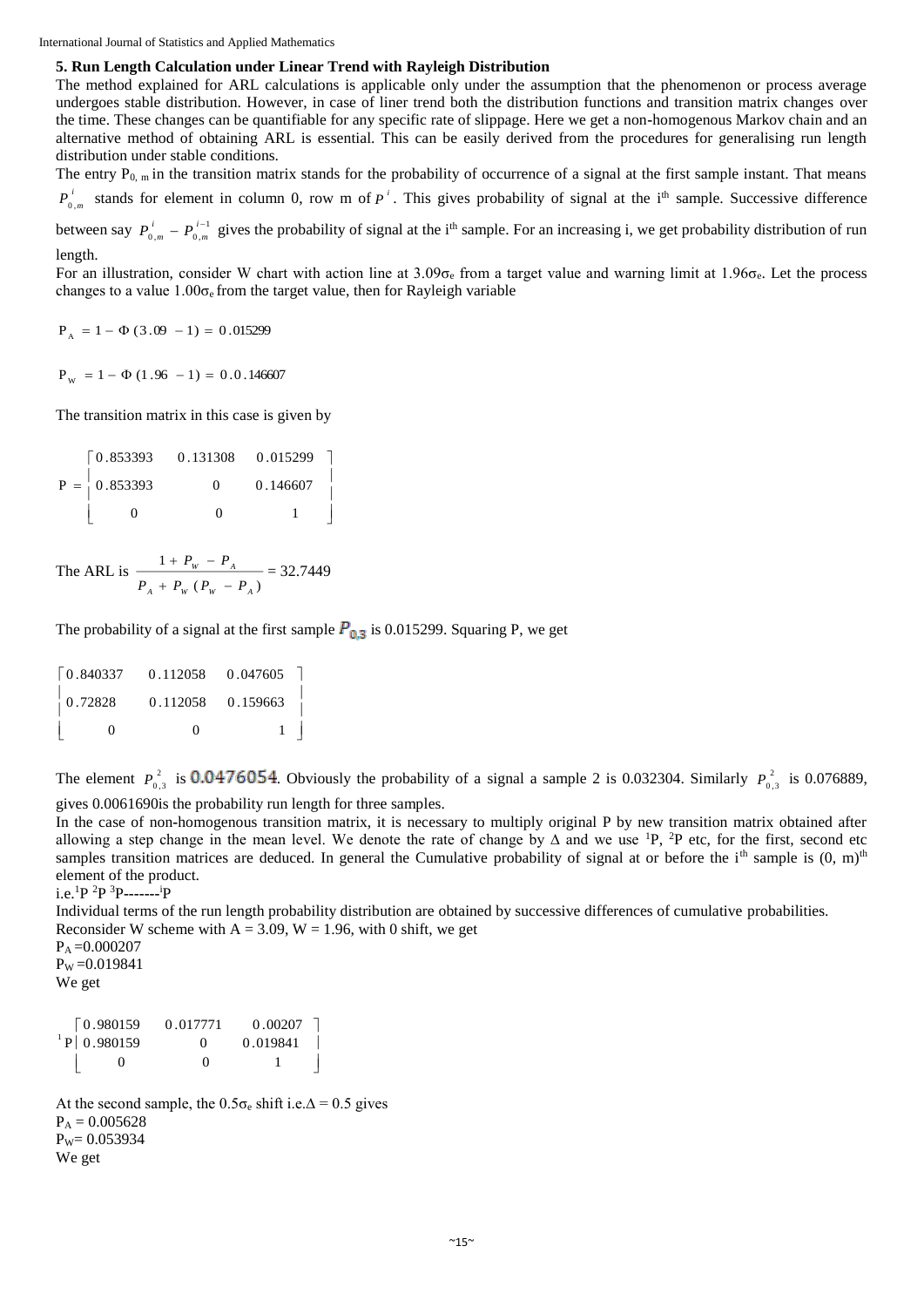International Journal of Statistics and Applied Mathematics

| $\sqrt{0.946066}$ | 0.048306          | 0.005628 |  |
|-------------------|-------------------|----------|--|
| $2$ P   0.946066  | $\mathbf{\Omega}$ | 0.053934 |  |
| $\mathbf{\Omega}$ | $\mathbf{\Omega}$ |          |  |

Also

| $\big  0.944108 \big $ | 0.047347          | 0.008545 |  |
|------------------------|-------------------|----------|--|
| $^{1}P^{2}P 0.927295$  | $^{\circ}$        | 0.025357 |  |
|                        | $\mathbf{\Omega}$ |          |  |

From the above calculations we get the cumulative probabilities of a signal at sample 2 is  $0.008545$ . Subtracting the  $(0, m)$ <sup>th</sup> element of <sup>1</sup>P gives 0.005475. The above computations are presented for the sake of illustration allowing slippages at different levels similar type of calculated and re**-**designated as <sup>1</sup>P <sup>2</sup>P <sup>3</sup>P **-------**

For different slippages in mean level, say  $\Delta$  = 0.01, 0.02, 0.05, 0.1, 0.2 are computed and summarized below.

In case of CUSUM scheme the transition matrix can be obtained by making use of the formulae given in section 4.3.3 these are summarised in the following matrix.

|              |                                                      |                |                     |                                    |                                     | <b>Signaling Table For Action And Warning Charts</b> |                             |                         |                                     |                                                 |               |
|--------------|------------------------------------------------------|----------------|---------------------|------------------------------------|-------------------------------------|------------------------------------------------------|-----------------------------|-------------------------|-------------------------------------|-------------------------------------------------|---------------|
|              |                                                      |                |                     |                                    |                                     |                                                      |                             |                         |                                     |                                                 | <b>Signal</b> |
| <b>SHIFT</b> | $P_A$                                                | P <sub>W</sub> |                     |                                    | 0.979567322 0.020232231 0.000200447 |                                                      |                             |                         |                                     |                                                 | 0.001120045   |
| $\theta$     | 0.000200447                                          | 0.02           |                     | $^{1}P$ 0.979567322                | $\Omega$                            | 0.020432678                                          |                             |                         |                                     |                                                 |               |
|              |                                                      |                |                     | $\Omega$                           | $\mathbf{0}$                        | $\mathbf{1}$                                         |                             | 0.97881452              | 0.020352128                         | 0.000833352                                     |               |
|              |                                                      |                |                     |                                    |                                     |                                                      | $1\mathbf{p} * 2\mathbf{p}$ | 0.959006947             |                                     | $0.020352128$ 0.020640925 0.009329056           |               |
| 0.01         |                                                      |                |                     | 0.979010759 0.020776651            |                                     | 0.00021259                                           |                             | $\boldsymbol{0}$        | $\mathbf{0}$                        | 1                                               |               |
|              | 0.00021259                                           |                |                     | $0.021$ <sup>2</sup> P 0.979010759 | $\Omega$                            | 0.020989241                                          |                             |                         |                                     |                                                 |               |
|              |                                                      |                |                     | $\mathbf{0}$                       | $\mathbf{0}$                        | $\mathbf{1}$                                         |                             | 0.978235031             | 0.02088385                          | 0.000881119                                     |               |
|              |                                                      |                |                     |                                    |                                     |                                                      | $^{2}P*^{3}P$               | 0.957906262             | 0.02088385                          | 0.021209888 0.016852852                         |               |
| 0.02         |                                                      |                |                     | 0.978443039                        | $0.021331584$ 0.000225378           |                                                      |                             | $\boldsymbol{0}$        | $\mathbf{0}$                        | 1                                               |               |
|              | $0.000225378$ 0.022 $\frac{3}{2}$ 0.978443039        |                |                     |                                    | $\overline{0}$                      | 0.021556961                                          |                             |                         |                                     |                                                 |               |
|              |                                                      |                |                     | $\Omega$                           | $\mathbf{0}$                        | $\mathbf{1}$                                         |                             |                         | 0.976451649 0.022563225             | 0.000985127                                     |               |
|              |                                                      |                |                     |                                    |                                     |                                                      | $3P*4P$                     |                         | 0.955617693 0.022563225             | 0.021819083 0.025974939                         |               |
| 0.05         |                                                      |                |                     |                                    | 0.976671768 0.023060335 0.000267896 |                                                      |                             | $\boldsymbol{0}$        | $\mathbf{0}$                        | 1                                               |               |
|              | $0.000267896 0.023 ^{4}P 0.976671768$                |                |                     |                                    | $\mathbf{0}$                        | 0.023328232                                          |                             |                         |                                     |                                                 |               |
|              |                                                      |                |                     | $\Omega$                           | $\mathbf{0}$                        | $\mathbf{1}$                                         |                             |                         | 0.973225054 0.025549373 0.001225573 |                                                 |               |
|              |                                                      |                |                     |                                    |                                     |                                                      | $4P*5P$                     |                         | 0.950776144 0.025549373             | 0.023674483 0.055767695                         |               |
| 0.1          |                                                      |                |                     | 0.973485847 0.026159631            |                                     | 0.000354522                                          |                             | $\boldsymbol{0}$        | $\mathbf{0}$                        | 1                                               |               |
|              | $0.000354522   0.027  $ <sup>5</sup> P 0.973485847   |                |                     |                                    | $\overline{0}$                      | 0.026514153                                          |                             |                         |                                     |                                                 |               |
|              |                                                      |                |                     | $\Omega$                           | $\mathbf{0}$                        | $\mathbf{1}$                                         |                             |                         | 0.965846876 0.032326596 0.001826529 |                                                 |               |
|              |                                                      |                |                     |                                    |                                     |                                                      | 5p*6p                       |                         |                                     | 0.940571718 0.032326596 0.027101687 0.077200649 |               |
| 0.2          |                                                      |                |                     | 0.966189411                        |                                     | $0.033207053$ 0.000603536                            |                             | $\boldsymbol{0}$        | $\mathbf{0}$                        | 1                                               |               |
|              | $0.000603536$ 0.034 [ <sup>6</sup> P 0.966189411]    |                |                     |                                    | $\overline{0}$                      | 0.033810589                                          |                             |                         |                                     |                                                 |               |
|              |                                                      |                |                     | $\Omega$                           | $\Omega$                            | $\mathbf{1}$                                         |                             | 0.935576381 0.059354321 |                                     | 0.005069298                                     |               |
|              |                                                      |                |                     |                                    |                                     |                                                      | 6p*7p                       |                         | 0.904489885 0.059354321             | 0.036155794 0.160353622                         |               |
| 0.5          |                                                      |                |                     | 0.936141376 0.061431351            |                                     | 0.002427273                                          |                             | $\mathbf{0}$            | $\mathbf{0}$                        | 1                                               |               |
|              | 0.002427273                                          | 0.064          | $\gamma_{\text{P}}$ | 0.936141376                        | $\mathbf{0}$                        | 0.063858624                                          |                             |                         |                                     |                                                 |               |
|              |                                                      |                |                     | $\Omega$                           | $\Omega$                            | $\mathbf{1}$                                         |                             | 0.85497677              | 0.120560962 0.024462269             |                                                 |               |
|              |                                                      |                |                     |                                    |                                     |                                                      | $7p*8p$                     |                         | 0.802326595 0.120560962             | 0.077112444 0.220349962                         |               |
| 1            |                                                      |                |                     | 0.857057081                        | 0.128784994 0.014157925             |                                                      |                             | $\theta$                | $\mathbf{0}$                        | $\mathbf{1}$                                    |               |
|              | $0.014157925 \mid 0.143 \mid ^{8}P \mid 0.857057081$ |                |                     |                                    | $\mathbf{0}$                        | 0.142942919                                          |                             |                         |                                     |                                                 |               |
|              |                                                      |                |                     | $\mathbf{0}$                       | $\mathbf{0}$                        | $\mathbf{1}$                                         |                             |                         |                                     |                                                 |               |

**Table 5.1**

# **6. Run Length Properties of Standard Control Charts under Linear Trend with Rayleigh Distribution**

The following table 6.1 gives the average run length and other properties of the run length distributions for three basic control charts namely A scheme, W scheme and CUSUM scheme. In these tables ∆ values ranges from 0 to 1. Here we note that the shift will be detected rapidly when the trend is greater than 1 standard error per sample in all chart methods.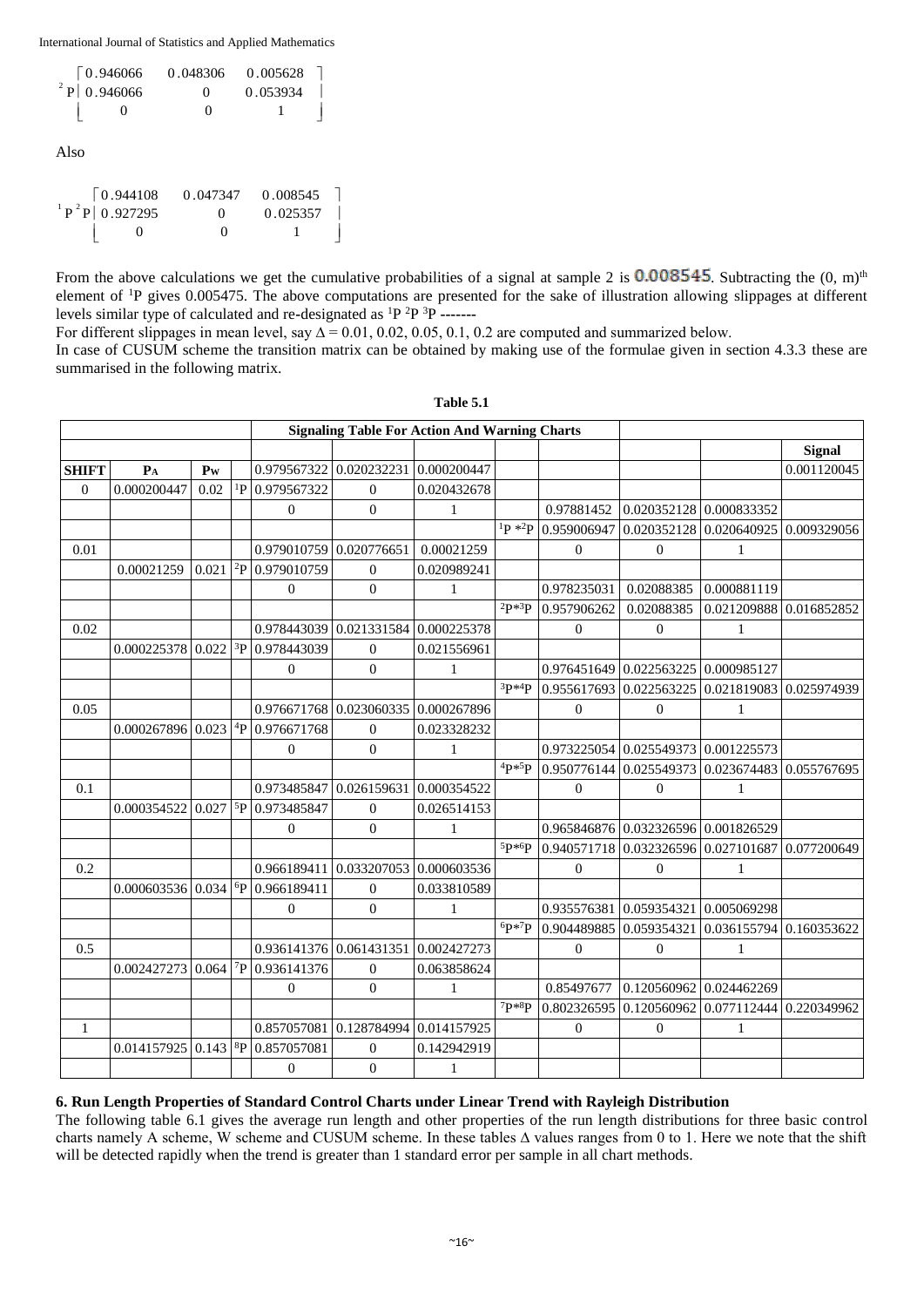| Run Length Properties of Control Procedures Under Linear Trend |         |          |               |             |  |  |  |  |  |
|----------------------------------------------------------------|---------|----------|---------------|-------------|--|--|--|--|--|
|                                                                |         |          | <b>SCHEME</b> |             |  |  |  |  |  |
| $\Lambda$                                                      |         | A        | W             | $\mathbf C$ |  |  |  |  |  |
| $\Omega$                                                       | ARL     | 504.492  | 431.7027      | 400.0484    |  |  |  |  |  |
|                                                                | DEL*ARL | $\Omega$ | $\Omega$      | $\Omega$    |  |  |  |  |  |
| 0.01                                                           | ARL     | 494.9281 | 422.3233      | 390.669     |  |  |  |  |  |
|                                                                | DEL*ARL | 4.949281 | 4.223233      | 3.90669     |  |  |  |  |  |
| 0.02                                                           | ARL     | 485.5536 | 413.1359      | 381.4817    |  |  |  |  |  |
|                                                                | DEL*ARL | 9.711071 | 8.262718      | 7.629633    |  |  |  |  |  |
| 0.05                                                           | ARL     | 458.5292 | 386.6888      | 355.0345    |  |  |  |  |  |
|                                                                | DEL*ARL | 22.92646 | 19.33444      | 17.75173    |  |  |  |  |  |
| 0.1                                                            | ARL     | 416.9404 | 346.1159      | 314.4616    |  |  |  |  |  |
|                                                                | DEL*ARL | 41.69404 | 34.61159      | 31.44616    |  |  |  |  |  |
| 0.2                                                            | ARL     | 345.2592 | 276.6742      | 245.02      |  |  |  |  |  |
|                                                                | DEL*ARL | 69.05184 | 55.33484      | 49.00399    |  |  |  |  |  |
| 0.5                                                            | ARL     | 199.1828 | 138.9849      | 107.3307    |  |  |  |  |  |
|                                                                | DEL*ARL | 99.59141 | 69.49247      | 53.66535    |  |  |  |  |  |
| 1                                                              | ARL     | 86.86585 | 44.40481      | 12.75057    |  |  |  |  |  |
|                                                                | DEL*ARL | 41.36585 | 22.74481      | 12.75057    |  |  |  |  |  |

**Table 6.1**

The entries in the third and fourth column are obtained by using equation (1) and (2) the first column ARL are obtained by using from initial zero CUSUM which is the sum of the elements in the first row of  $(I - R)^{-1}$  of respective slippage values. Here CUSUM scheme is operated with  $H = 5$ ,  $K = 0.5$  under Rayleigh distribution. The following table gives values of ARL and ∆\*ARL (displacement ARL) for these basic control charts and the corresponding data for further two CUSUM scheme with H =8, K=0.25 and H=2.5, K=1

**Table 6.2:** Further Run Length Data for Control Schemes

|            | <b>Control Charts</b> |                   |            |                  |                   |                            |                   |                |                                                                | <b>Cusum Schemes</b> |                   |                   |                                     |               |  |
|------------|-----------------------|-------------------|------------|------------------|-------------------|----------------------------|-------------------|----------------|----------------------------------------------------------------|----------------------|-------------------|-------------------|-------------------------------------|---------------|--|
| $A = 3.09$ |                       | $A=3$             |            | $A=3.09, W=1.96$ |                   |                            | $A=3.W=2$         |                | $H = 8$ , $K = 0.25$                                           |                      | $H = 5, K = 0.5$  |                   | $H = 2.5, K = 1$                    |               |  |
| Δ          | <b>ARL</b>            | $\Lambda^*ARL$    | <b>ARL</b> | $\Delta^*ARL$    | <b>ARL</b>        | $\Delta$ *ARL              | <b>ARL</b>        | $\Lambda$ *ARL | ARL                                                            | $\Delta^*ARL$        | <b>ARL</b>        | $\Delta^*ARL$     | <b>ARL</b>                          | $\Delta$ *ARL |  |
| $\Omega$   | 504.492               | 0                 | 405.0888   | $\Omega$         | 431.7027          | $\Omega$                   | 376.5596          | $\mathbf{0}$   | 483.2373                                                       | $\Omega$             | 400.0484          | $\Omega$          | 335.3028                            | 0             |  |
| 0.005      | 499.6861              | 2.498431          | 401.0746   | 2.005373         | 426.9887          | 2.134944                   | 372.5839          | 1.862919       | 478.1382                                                       | 2.390691             | 395.3345          | 1.976672          | 331.327                             | 1.656635      |  |
| 0.01       | 494.9281              | 4.949281          | 397.1004   | 3.971004         | 422.3233          | 4.223233                   | 368.6484          | 3.686484       | 473.3802                                                       | 4.733802             | 390.669           | 3.90669           | 327.3915                            | 3.273915      |  |
| 0.015      | 490.2174              | 7.353261          | 393.1657   | 5.897485         | 417.7058          | 6.265588                   | 364.7527          | 5.471291       | 468.6695                                                       | 7.030042             | 386.0516 5.790774 |                   | 323.4959                            | 4.852438      |  |
| 0.02       | 485.5536              | 9.71107           | 389.2701   | 7.785402         | 413.1359          | 8.262718                   | 360.8966          | 7.217931       | 464.0057                                                       | 9.280113             | 381.4817          | 7.629633          | 319.6397                            | 6.392793      |  |
| 0.025      | 480.9362              | 12.0234           | 385.4133   | 9.635333         | 408.613           | 10.21533                   | 357.0794          | 8.926986       | 459.3883                                                       | 11.48471             | 376.9588          | 9.42397           | 315.8225                            | 7.895564      |  |
| 0.03       | 476.3647              | 14.29094          | 381.5949   | 11.44785         | 404.1368          | 12.1241                    | 353.301           | 10.59903       | 454.8168                                                       | 13.6445              | 372.4825          | 11.17448          | 312.0441                            | 9.361323      |  |
| 0.04       | 467.3578              | 18.69431          | 374,0717   | 14.96287         | 395.3223          | 15.81289                   | 345.8587          | 13.83435       | 445.8099                                                       | 17.83239             | 363.668           | 14.54672          | 304.6018                            | 12.18407      |  |
| 0.05       | 458.5292              | 22.92646          | 366.6975   | 18.33487         | 386.6888          | 19.33444                   | 338.5666          | 16.92833       | 436.9813                                                       | 21.84906             | 355.0345          | 17.75173          | 297.3097                            | 14.86548      |  |
| 0.06       | 449.8754              | 26.99253          | 359.4692   | 21.56815         | 378.2328 22.69397 |                            | 331.4218          | 19.88531       | 428.3275                                                       | 25.69965             | 346.5785          | 20.79471          | 290.1649                            | 17.40989      |  |
| 0.08       | 433.0786              | 34.64629          | 345.4393   | 27.63515         | 361.8396          | 28.94716                   | 317.5626          | 25.40501       | 411.5307                                                       | 32.92246             | 330.1853          | 26.41482          | 276.3057                            | 22.10446      |  |
| 0.1        | 416.9404              | 41.69404          | 331.9596   | 33.19596         | 346.1159 34.61159 |                            | 304.2588          | 30.42588       | 395.3925                                                       | 39.53925             | 314.4616 31.44616 |                   | 263.0019                            | 26.30019      |  |
| 0.15       | 379.3092              | 56.89639          | 300.5274   | 45.07911         | 309.5695          | 46.43542                   | 273.2903          | 40.99354       | 357.7613                                                       | 53.6642              | 277.9152          | 41.68728          | 232.0334                            | 34.80501      |  |
| 0.2        | 345.2592              | 69.05184          | 272.0864   | 54.41728         | 276.6742          | 55.33484   245.3479        |                   | 49.06957       | 323.7113                                                       | 64.74226             | 245.02            | 49.00399          | 204.091                             | 40.8182       |  |
| 0.25       | 314.4494              | 78.61236          | 246.3519   | 61.58798         | 247.09            | 61.77249                   | 220.1483          | 55.03707       | 292.9015                                                       | 73.22538             | 215.4357          | 53.85893          | 178.8914                            | 44.72285      |  |
| 0.3        | 286.5716              | 85.97148          | 223.0664   | 66.91992         | 220.5084          | 66.15252                   | 197.435           | 59.23051       | 265.0237                                                       | 79.50711             | 188.8542          | 56.65625          | 156.1782                            | 46.85345      |  |
| 0.4        | 238.5223              | 95.40891          | 182.9322   | 73.1729          | 175.2601          | 70.10405                   | 158.5611          | 63.42442       | 216.9744                                                       | 86.78975             |                   | 143.6059 57.44235 | 117.3042                            | 46.92167      |  |
| 0.5        | 199.1828              | 99.59141          | 150.0732   | 75.03658         | 138.9849          | 69.49247                   | 127.1187          | 63.55935       | 177.6349                                                       | 88.81746             | 107.3307          | 53.66535          | 85.86181                            | 42.93091      |  |
| 0.6        | 166.9744              | 100.1846          | 123.1704   | 73.90225         | 110.0736          | 66.04414                   | 101.7867          | 61.07203       | 145.4265                                                       | 87.25589             | 78.41932          | 47.05159          | 60.52984                            | 36.3179       |  |
| 0.8        | 119.0144              | 95.21152          | 83.11087   | 66.48869         | 69.21248          | 55.36999                   | 65.28345          | 52.22676       | 97.4665                                                        | 77.9732              | 37.55824          | 30.04659          | 24.02657                            | 19.22126      |  |
|            | 86.86585 86.86585     |                   | 56.25815   | 56.25815         | 44.40481          | 44.40481                   | 42.38135          | 42.38135       | 65.31796                                                       | 65.31796             | 12.75057          | 12.75057          | 12.38135                            | 12.38135      |  |
| 1.25       | 41.84639              | 152.30799         | 34.77545   | 43.46931         |                   | 27.34616 34.18269 25.96111 |                   | 32.45139       | 20.2985                                                        | 25.37312             | 10.96111          | 13.70139          | 10.96111                            | 13.70139      |  |
| 1.5        | 24.04675              | 36.07013          | 21.74554   | 32.61831         | 9.591441          | 14.38716                   | 17.57647          | 26.36471       | 22.68128                                                       | 34.02191             | 7.591441          | 11.38716          | 7.576474                            | 11.36471      |  |
| 2          | 8.846306              | 17.69261          | 8.609056   | 17.21811         | 7.325413          |                            | 14.65083 9.539973 | 7.325413       | 7.480828                                                       |                      | 14.96166 5.325413 | 10.65083          | 6.997273                            | 13.99455      |  |
| 2.5        | 3.254374              | 8.135936          | 3.938282   | 9.845705         | 5.369215          | 13.42304                   | 7.539973          | 5.369215       | 1.888896                                                       | 4.722241             | 3.369215          | 8.423037          | 4.997273                            | 12.49318      |  |
| 3          |                       | 1.197217 3.591652 |            |                  |                   |                            |                   |                | 1.253455 3.760366 2.361453 7.084358 5.110853 2.361453 0.197217 |                      |                   |                   | 0.591652 0.361453 1.084358 2.568153 | 7.704458      |  |

### **7. Conclusions**

The various control schemes considered here are, in effect, continuous hypothesis tests. These hypotheses can be stated as

*H*<sub>0</sub> :  $\mu = T$ 

Against the alternatives

$$
\begin{cases}\nH_1: \mu < T \\
H_1: \mu < T\n\end{cases}
$$
\n"Single-sided" schemes